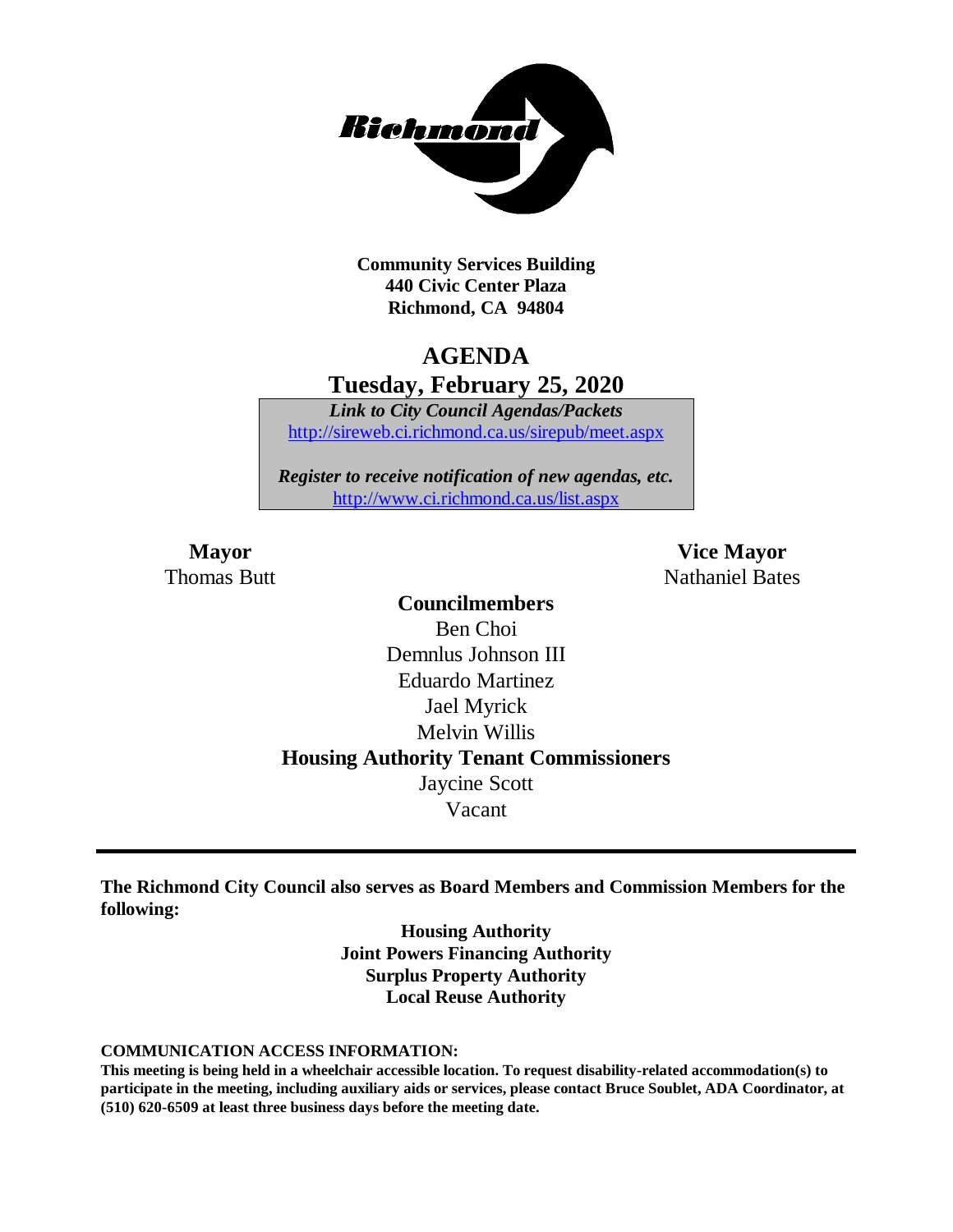# **MEETING PROCEDURES**

The City of Richmond encourages community participation at its City Council meetings and has established procedures that are intended to accommodate public input in a timely and time-sensitive way. As a courtesy to all members of the public who wish to participate in City Council meetings, please observe the following procedures:

**PUBLIC COMMENT ON AGENDA ITEMS:** Anyone who desires to address the City Council on items appearing on the agenda must complete and file a pink speaker's card with the City Clerk **prior** to the City Council's consideration of the item. Once the City Clerk has announced the item, no person shall be permitted to speak on the item other than those persons who have submitted their names to the City Clerk. Your name will be called when the item is announced for discussion. **Each speaker will be allowed up to TWO (2) MINUTES to address the City Council on NON-PUBLIC HEARING items listed on the agenda. Speakers are allowed up to THREE (3) minutes on PUBLIC HEARING items.**

**OPEN FORUM FOR PUBLIC COMMENT:** Individuals who would like to address the City Council on matters not listed on the agenda or on items remaining on the consent calendar may do so under Open Forum. All speakers must complete and file a pink speaker's card with the City Clerk **prior** to the commencement of Open Forum. The amount of time allotted to individual speakers shall be determined based on the number of persons requesting to speak during this item. **The time allocation for each speaker will be as follows:** 15 or fewer speakers, a maximum of 2 minutes; 16 to 24 speakers, a maximum of 1 and one-half minutes; and 25 or more speakers, a maximum of 1 minute.

#### **SPEAKERS ARE REQUESTED TO OCCUPY THE RESERVED SEATS IN THE FRONT ROW BEHIND THE SPEAKER'S PODIUM AS THEIR NAME IS ANNOUNCED BY THE CITY CLERK.**

**CONSENT CALENDAR:** Consent Calendar items are considered routine and will be enacted, approved or adopted by one motion unless a request for removal for discussion or explanation is received from the audience or the City Council. A member of the audience requesting to remove an item from the consent calendar that is sponsored by City staff must first complete a speaker's card and discuss the item with a City staff person who has knowledge of the subject material **prior** to filing the card with the City Clerk and **prior** to the City Council's consideration of Agenda Review. Councilmembers who request to remove an item from the consent calendar must do so during Agenda Review. An item removed from the Consent Calendar may be placed anywhere on the agenda following the City Council's agenda review.

**CONDUCT AT MEETINGS:** Richmond City Council meetings are limited public forums during which the City strives to provide an open, safe atmosphere and promote robust public debate. Members of the public, however, must comply with state law, as well as the City's laws and procedures and may not actually disrupt the orderly conduct of these meetings. The public, for example, may not shout or use amplifying devices, must submit comment cards and speak during their allotted time, may not create a physical disturbance, may not speak on matters unrelated to issues within the jurisdiction of the City Council or the agenda item at hand, and may not cause immediate threats to public safety.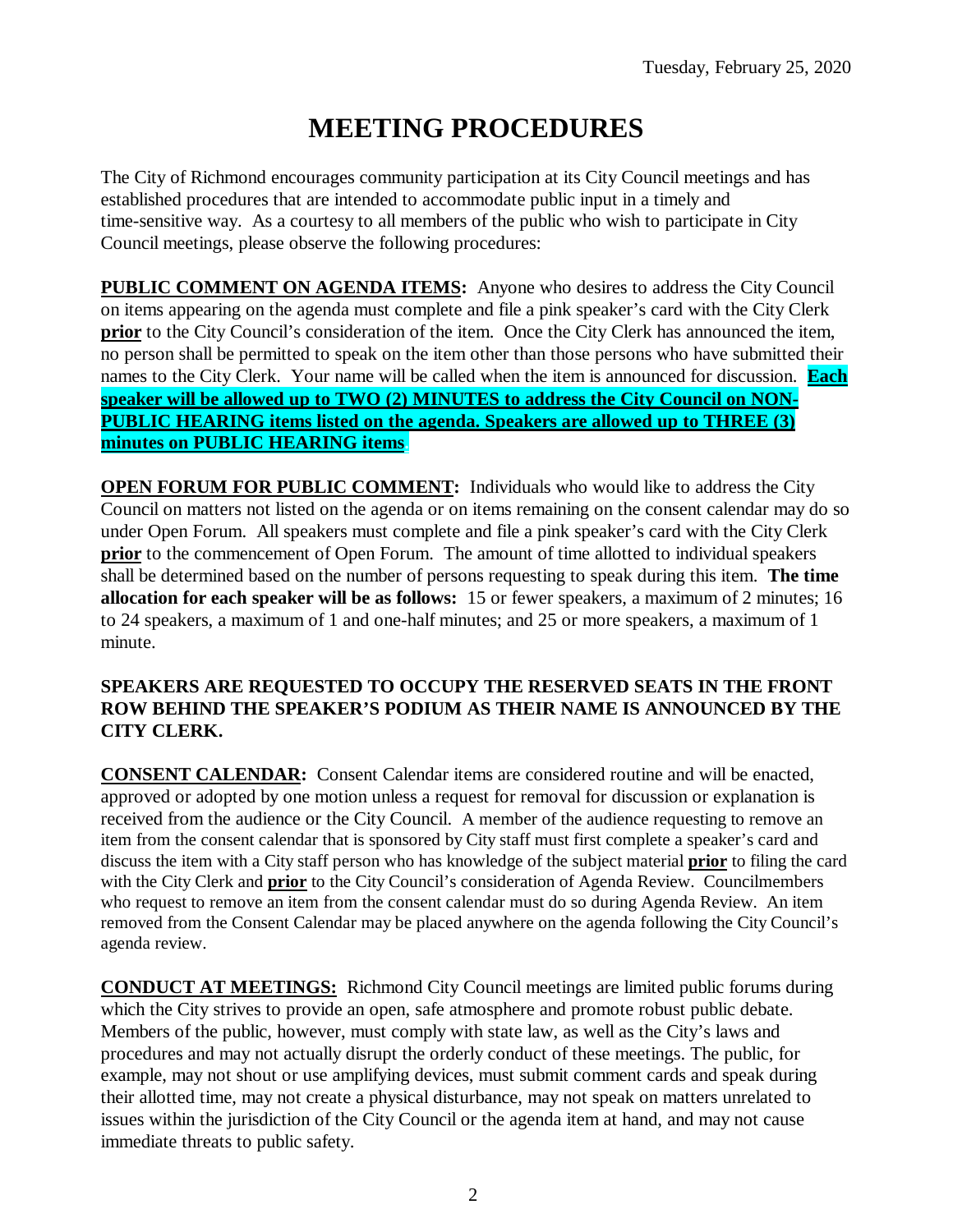**CITY HARASSMENT POLICY:** The City invites public comment and critique about its operations, including comment about the performance of its public officials and employees, at the public meetings of the City Council and boards and commissions. However, discriminatory or harassing comments about or in the presence of City employees, even comments by third parties, may create a hostile work environment, if severe or pervasive. The City prohibits harassment against an applicant, employee, or contractor on the basis of race, religious creed, color, national origin, ancestry, physical disability, medical condition, mental disability, marital status, sex (including pregnancy, childbirth, and related medical conditions), sexual orientation, gender identity, age or veteran status, or any other characteristic protected by federal, state or local law. In order to acknowledge the public's right to comment on City operations at public meetings, which could include comments that violate the City's harassment policy if such comments do not cause an actual disruption under the Council Rules and Procedures, while taking reasonable steps to protect City employees from discrimination and harassment, City Boards and Commissions shall adhere to the following procedures. If any person makes a harassing remark at a public meeting that violates the above City policy prohibiting harassment, the presiding officer of the meeting may, at the conclusion of the speaker's remarks and allotted time: (a) remind the public that the City's Policy Regarding Harassment of its Employees is contained in the written posted agenda; and (b) state that comments in violation of City policy are not condoned by the City and will play no role in City decisions. If any person makes a harassing remark at a public meeting that violates the above City policy, any City employee in the room who is offended by remarks violating the City's policy is excused from attendance at the meeting. No City employee is compelled to remain in attendance where it appears likely that speakers will make further harassing comments. If an employee leaves a City meeting for this reason, the presiding officer may send a designee to notify any offended employee who has left the meeting when those comments are likely concluded so that the employee may return to the meeting. The presiding officer may remind an employee or any council or board or commission member that he or she may leave the meeting if a remark violating the City's harassment policy is made. These procedures supplement the Council Rules and Procedures relating to disruption of orderly conduct at Council meetings.

Any law enforcement officer on duty or whose service is commanded by the presiding officer shall be Sergeant-at-Arms of the Council meetings. He/she, or they, shall carry out all orders and instructions given by the presiding officer for the purpose of maintaining order and decorum at the Council meetings (City Council Rules of Procedure and Order Section III F, RMC Section 2.12.030).

**\*\*\*\*\*\*\*\*\*\*\*\*\*\*\*\*\*\*\*\*\*\*\*\*\*\*\*\*\*\*\*\*\*\*\*\*\*\*\*\*\*\*\*\*\*\*\*\*\*\*\*\*\*\*\*\*\*\***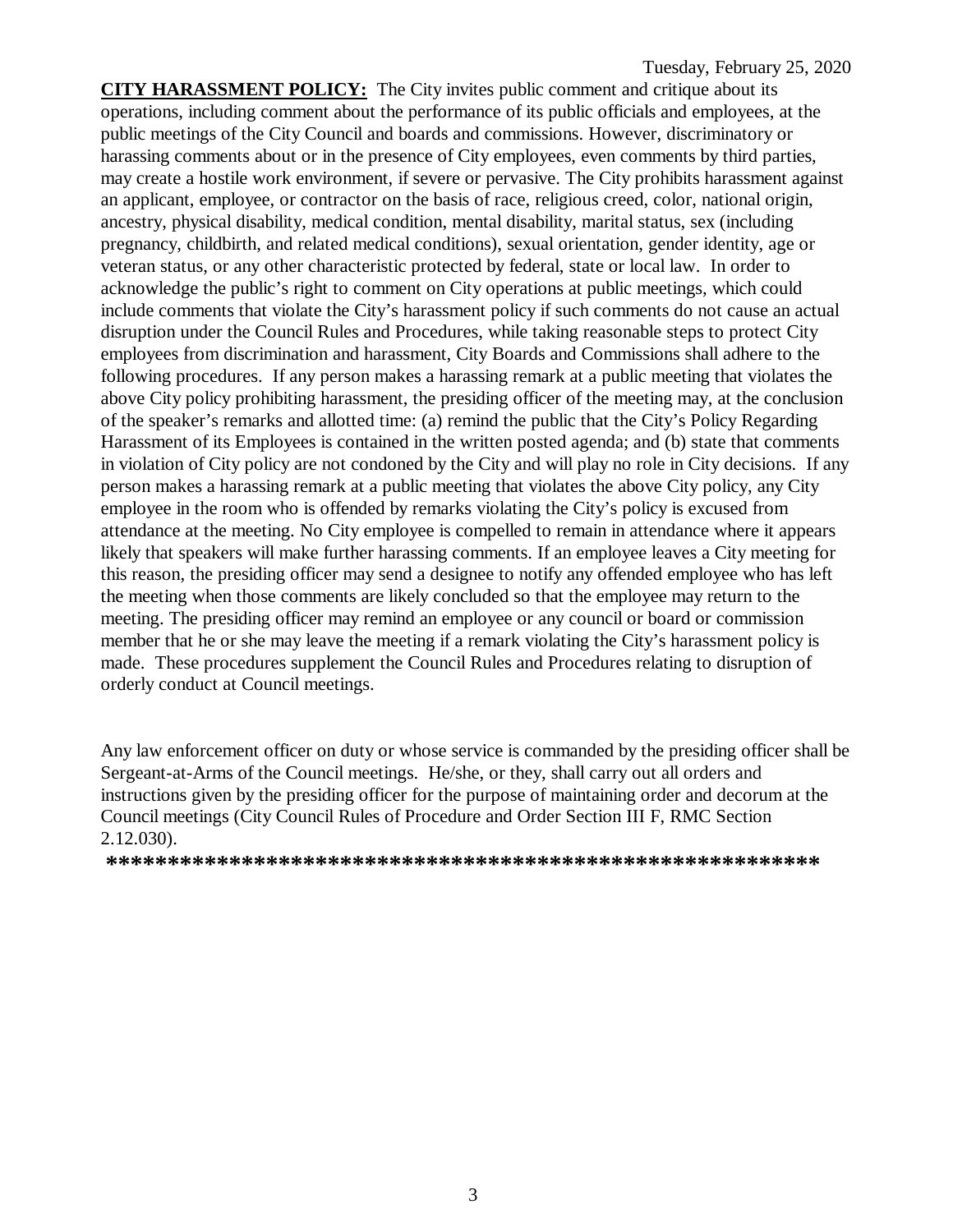## **OPEN SESSION TO HEAR PUBLIC COMMENT BEFORE CLOSED SESSION**

5:30 p.m.

#### **A. ROLL CALL**

#### **B. PUBLIC COMMENT BEFORE CLOSED SESSION**

### **C. ADJOURN TO CLOSED SESSION**

## **CLOSED SESSION**

Shimada Room of the Community Services Building

#### **CITY COUNCIL**

CONFERENCE WITH LEGAL COUNSEL - EXISTING LITIGATION (paragraph (1) of Subdivision [d] of Government Code Section 54956.9):

Denham LLC vs. City of Richmond

CONFERENCE WITH LEGAL COUNSEL - ANTICIPATED LITIGATION (Significant exposure to litigation pursuant to paragraph (2) or (3) of Subdivision (d) [as applicable] of Government Code Section 54956.9):

One Case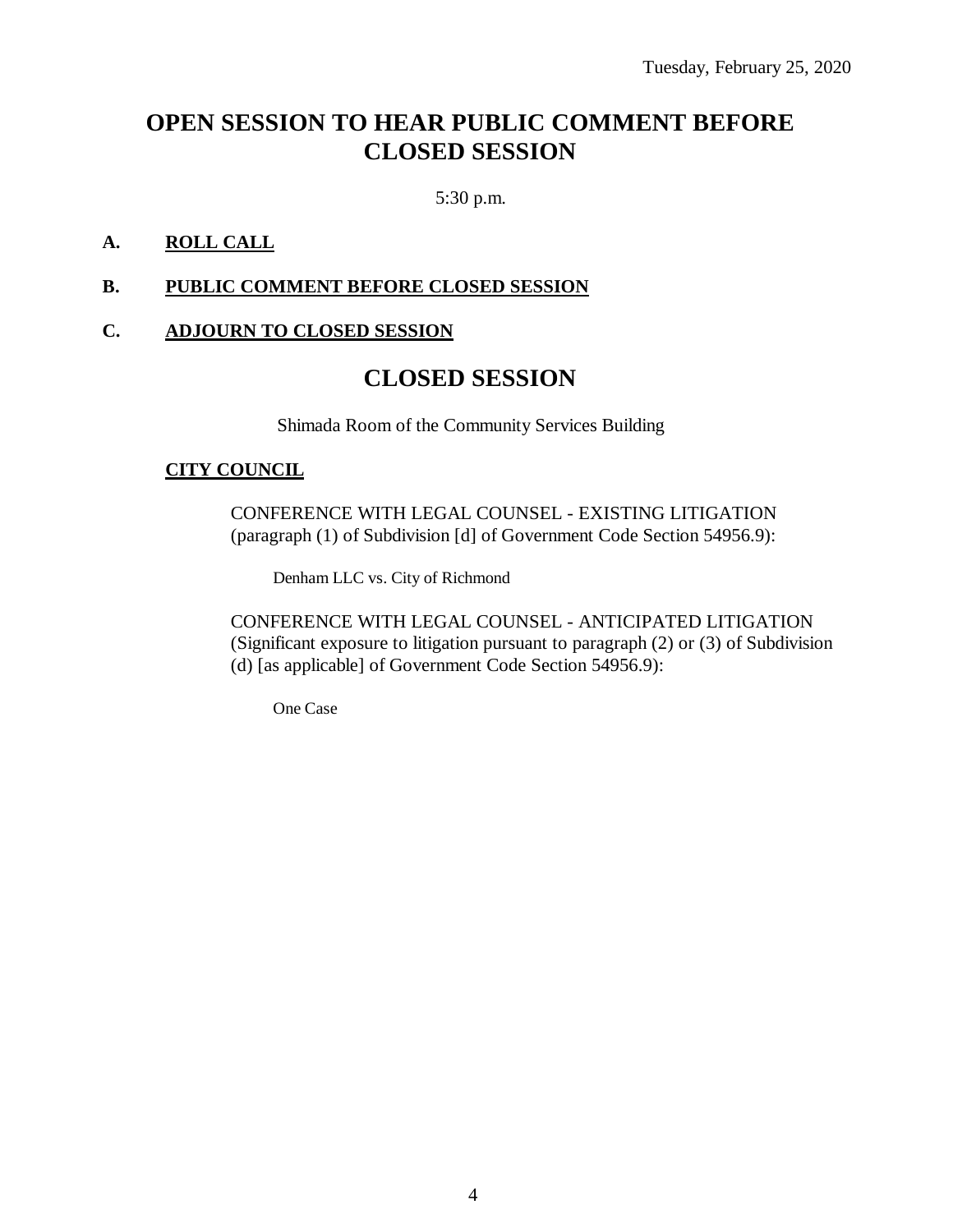## **SPECIAL MEETING OF THE RICHMOND HOUSING AUTHORITY**

6:25 p.m.

- **A. PLEDGE TO THE FLAG**
- **B. ROLL CALL**
- **C. STATEMENT OF CONFLICT OF INTEREST**
- **D. REPORT FROM THE EXECUTIVE DIRECTOR**
- **E. AGENDA REVIEW**

#### **F. HOUSING AUTHORITY CONSENT CALENDAR**

- **F-1.** DIRECT the Executive Director of the Richmond Housing Authority (RHA) to exercise the Richmond Village I Option to Purchase and then seek through a Request For Proposals (RFP) process a developer to own the improvements and operate the project under a ground lease to RHA - Housing Authority (Shasa Curl/Nannette Beacham 621-1300).
- **F-2.** DESIGNATE EAH Housing as the preferred developer for the redevelopment and operation of Nevin Plaza; AUTHORIZE the Executive Director of the Richmond Housing Authority (RHA) to negotiate an Exclusive Right to Negotiate (ERN) for the redevelopment and operation of Nevin Plaza with EAH Housing, and if during the ERN negotiations RHA and EAH Housing are unable to finalize terms, AUTHORIZE the Executive Director to negotiate an ERN with Eden Housing for the redevelopment and operation of Nevin Plaza (Shasa Curl/Nannette Beacham 621-1300).
- **G. ADJOURNMENT**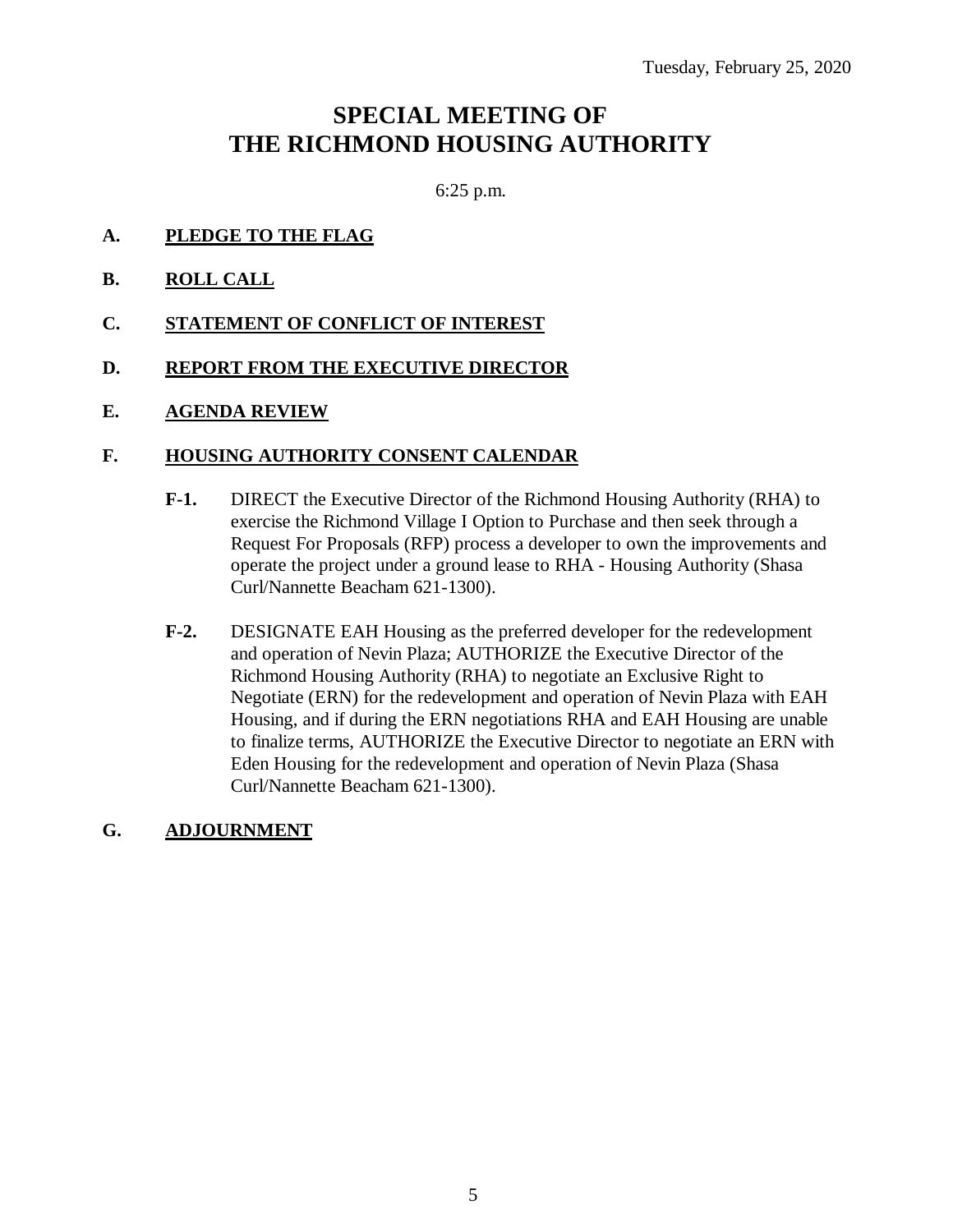## **REGULAR MEETING OF THE RICHMOND CITY COUNCIL**

6:30 p.m.

## **A. ROLL CALL**

## **B. STATEMENT OF CONFLICT OF INTEREST**

### **C. AGENDA REVIEW**

#### **D. PRESENTATIONS, PROCLAMATIONS, AND COMMENDATIONS**

- **D-1.** PROCLAMATION recognizing Mr. Jerrold Hatchett for 50 years of service to the community and his retirement from Sims Metal - Vice Mayor Nathaniel Bates (620-6743) and Mayor Tom Butt (620-6503).
- **D-2.** PROCLAMATION declaring March 2020 as Women's History Month in the City of Richmond - Office of the Mayor (Mayor Tom Butt 620-6503).
- **D-3.** PROCLAMATION celebrating the Salesian College Preparatory football team on their state championship victory - Office of the Mayor (Mayor Tom Butt 620- 6503).
- **D-4.** ANNOUNCE recent resignation from City of Richmond boards, commissions, and committees; and ANNOUNCE vacancies as of February 19, 2020, and ask that interested individuals send applications to the City Clerk - Office of the Mayor (Mayor Tom Butt 620-6503).

#### **E. REPORT FROM THE CITY ATTORNEY OF FINAL DECISIONS MADE DURING CLOSED SESSION**

## **F. REPORT FROM THE CITY MANAGER**

## **G. OPEN FORUM FOR PUBLIC COMMENT**

#### **H. STATE OF THE CITY ADDRESS**

**H-1.** RECEIVE a presentation by Mayor Tom Butt of the annual State of the City address - Office of the Mayor (Mayor Tom Butt 620-6503).

## **I. STUDY AND ACTION SESSION**

**I-1.** RECEIVE a report by Communities for a Better Environment (CBE) explaining the need for causal flaring reports to be given to the public in a timely manner; and DIRECT staff to send a letter to BAAQMD requesting that they release the flaring causal reports in a timely manner for transparency to the public they serve - Councilmember Eduardo Martinez (620-6593) and Councilmember Melvin Willis (412-2050).